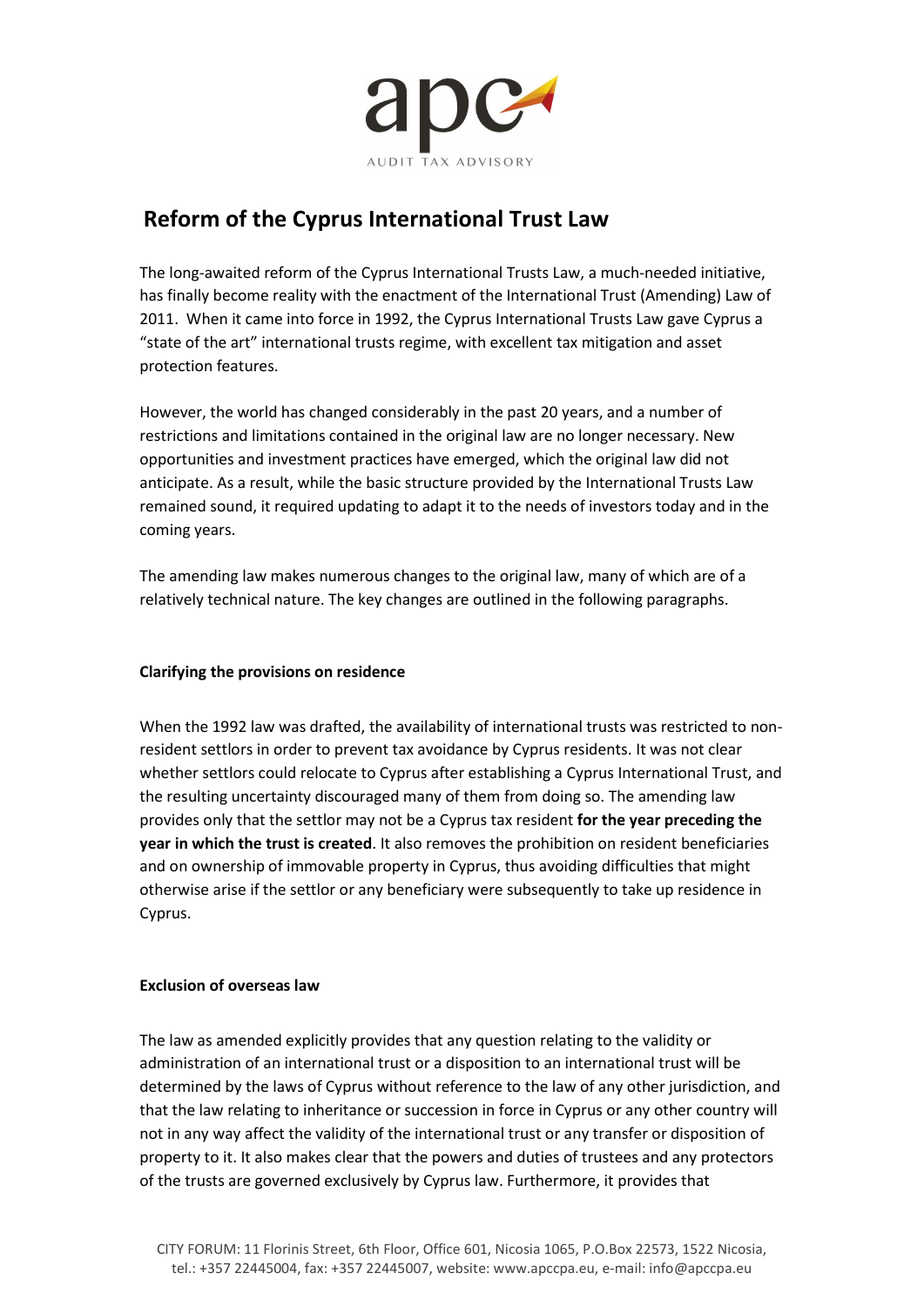

dispositions to a trust may not be challenged on the grounds that they are inconsistent with the laws of another jurisdiction. These provisions further reinforce the already formidable asset protection features of the Cyprus International Trust.

#### Reserved powers and interests

A new section of the law allows the settlor of a trust to reserve powers, to retain a beneficial interest in trust property, or to act as the protector or enforcer of the trust, without affecting the validity of the trust. The powers which may be reserved are extensive, and include the power to revoke, vary or amend the terms of the trust and to appoint or remove any trustee, enforcer, protector or beneficiary. These new provisions, which are similar to the corresponding provisions of Jersey and Guernsey law, give settlors great flexibility to adapt to changes in circumstances or objectives.

### Abolition of restrictions on duration of trusts

The 1992 law restricted the maximum life of international trusts apart from charitable trusts and non-charitable purpose trusts to 100 years. In recent years this restriction came to be seen as a disadvantage of trusts compared with foundations and several jurisdictions have removed any restriction on the duration of trusts.

The amended law provides that from the date the amendment takes effect and subject to the terms of the trust, there will be no limit on the period for which a trust may continue to be valid and enforceable, and no rule against perpetuities or remoteness of vesting or the like will apply to a trust or to any advancement or application of property from a trust.

#### Extension of trustees' investment powers

Trustees' investment powers under the 1992 law were wide, and the amending law extends them further, by giving trustees the same investment powers as those of an absolute owner, allowing them to invest in a broader range of investments for the best interests of the beneficiaries. The amending law also removes any doubt regarding trustees' ability to invest in Cyprus by including a new section explicitly empowering trustees to invest in movable and immovable property in Cyprus and overseas. The abolition of the prohibition on investment in Cyprus will remove an obstacle to inward investment and provide a boost to the real estate market.